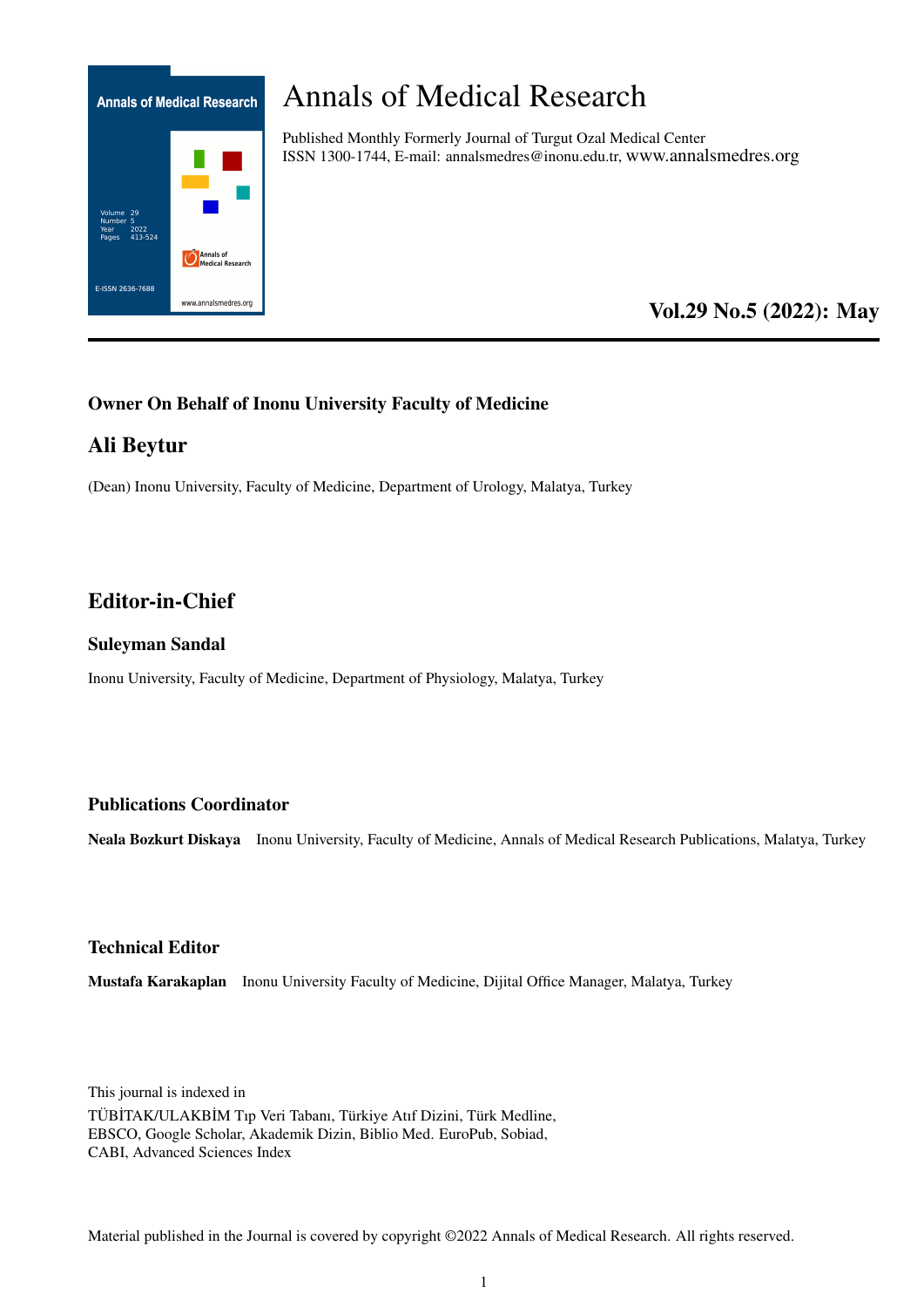# Annals of Medical Research E-mail: annalsmedres@inonu.edu.tr



Adel Hamed Elbaih Suez Canal University Faculty of Medicine, Department of Emergency Medicine, Ismailia, Egypt telbaihzico@yahoo.com

Ahmet Sigirci Inonu University Faculty of Medicine, Radiology, Malatya, Türkiye asigirci@gmail.com

Ayse Seval Ozgu Erdinc Ministry of Health, Ankara City Hospital, Gynecology and Obstetrics, Ankara, Türkiye sevalerdinc@gmail.com

Aysegul Taylan Ozkan Hitit University, Faculty of Medicine, Medical Microbiology, Çorum, Türkiye aysegultaylanozkan@hitit.edu.tr

Cemsit Karakurt Inonu University Faculty of Medicine, Pediatric Cardiology Malatya, Türkiye ckarakurt@yahoo.com

David O. Carpenter Director, Institute for Health and the Environment, University at Albany, Rensselaer, New York, USA dcarpenter@albany.edu

Ercan Yılmaz Inonu University, Faculty of Medicine, Department of Gynecogy and Obstetrics, Malatya, Türkiye ercan.yilmaz@inonu.edu.tr

Erdem Topal Inonu University Faculty of Medicine, Pediatric, Malatya, Türkiye erdemtopal44@gmail.com

Gokce Simsek Kirikkale University, Faculty of Medicine, Otorhinolaryngology, Kirikkale, Türkiye drgokceozelsimsek@yahoo.com

Hakan Parlakpinar Inonu University Faculty of Medicine, Medical Pharmacology, Malatya, Türkiye hakan.parlakpinar@inonu.edu.tr

˙Ibrahim Topçu Inonu University, Faculty of Medicine, Department of Urology, Malatya, Türkiye ibrahim.topcu@inonu.edu.tr

Kamran Kazimoglu Musayev Merkezi Klinika, Cardiovascular Surgery, Baku, Azerbaijan kamrancan@yahoo.com

Kathleen Arcaro University of Massachusetts, Amherst, MA, USA karcaro@umass.edu

Mehmet Hamamci Bozok University, Faculty of Medicine, Neurology, Yozgat, Türkiye drmehmetmehmet@gmail.com

Mehmet Kilic Firat University Faculty of Medicine, Pediatric Immunology and Allergy, Elazig, Türkiye drmkilic@gmail.com

Meltem Kurus Katip Celebi University, Faculty of Medicine, Histology and Embology , Izmir, Türkiye meltem.kurus@gmail.com

Mustafa Canpolat Inonu University Faculty of Medicine, Anatomy, Malatya, Türkiye ymcanpolat1907@yahoo.com

Neslihan Yucel Inonu University, Faculty of Medicine, Emergency Medicine, Malatya, Türkiye nesyucel@hotmail.com

Numan Karaarslan Namik Kemal University Faculty of Medicine, Department of Neurosurgery, Tekirdag, Türkiye numikara@yahoo.com

Ozkan Ozger Rumeli University, Medicalpark Canakkale Hospital, Neurosurgery, Istanbul, Türkiye ozkanozger@hotmail.com

Reni Kalfin Institute of Neurobiology, Bulgarian Academy of Sciences, Sofia, Bulgaria reni\_kalfin@abv.bg

Published Monthly Formerly Journal of Turgut Ozal Medical Center ISSN 1300-1744 Editorial Board Vol.29 No.4 (2022): April

> Rizaldi Taslim Pinzon Universitas Kristen Duta Wacana | UKDW • Neurology, Yogyakarta, Indonesia drpinzon17@gmail.com

> Siho Hidayet Inonu University Faculty of Medicine, Cardiology, Malatya, Türkiye siho.hidayet@inonu.edu.tr

> Suat Can Ulukent University of Health Sciences, Istanbul Gaziosmanpasa Training and Research Hospital, General Surgery, Istanbul, Turkey sulukent@yahoo.com

> Yusuf Yakupogullari Inonu University, Faculty of Medicine, Department of Clinic Microbiology, Malatya, Türkiye yusuf.yakupogullari@inonu.edu.tr

> Yucel Duman Inonu University Faculty of Medicine, Clinic Microbiology, Malatya, Türkiye yucel.duman@inonu.edu.tr

#### LANGUAGE EDITORS

Murat Kara Siirt University, Faculty of Veterinary Medicine, Parasitology, Siirt, Türkiye muratkara@siirt.edu.tr

#### BIOSTATISTICS EDITORS

Saim Yologlu Inonu University Faculty of Medicine, Biostatistics and Medical Informatics, Malatya,Türkiye saim.yologlu@inonu.edu.tr

Cemil Colak Inonu University, Faculty of Medicine, Biostatistics and Medical Informatics, Malatya, Türkiye cemilcolak@yahoo.com

Harika Gozde Gozukara Bag Inonu University Faculty of Medicine, Biostatistics and Medical Informatics, Malatya,Türkiye harika.gozukara@inonu.edu.tr